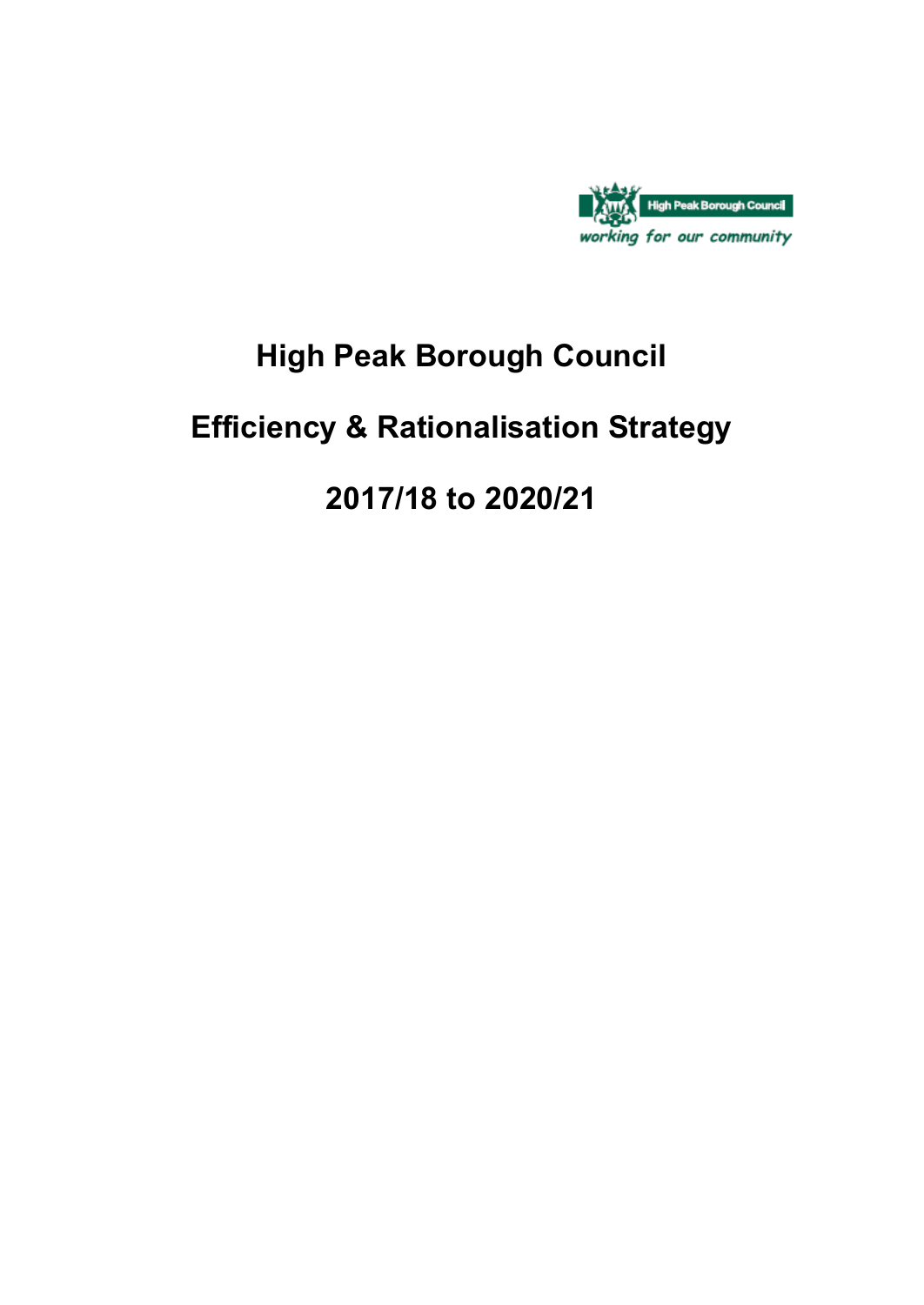## **1 Background and Introduction**

- 1.1 In October 2010, the Chancellor of the Exchequer announced the outcome of the Comprehensive Spending Review (CSR). The announcements were made in the context of the objective of removing the overall budget deficit. This announcement provided the starting point for a long period of significant public spending reductions.
- 1.2 Since this point all of the government's announcements on public spending have brought ongoing reductions in the levels of funding for local authorities. It is against this backdrop that the Council's Medium Term Financial Plans (MTFPs) have been developed over the last six financial years (2011/12 to 2016/17).
- 1.3 In this time the Council has agreed and delivered two Efficiency & Rationalisation Strategies. These strategies have outlined the actions required to ensure that the budget deficits have been eliminated over the life of the MTFPs and that the Council can continue to provide excellent services in the context of its priorities. The Council agreed its previous Efficiency and Rationalisation Strategy (2014/15 to 2016/17) in February 2014. This strategy provided for General Fund efficiency savings of £2.5 million. This financial target has almost been achieved which has allowed the Council to maintain standards of services to residents.
- 1.4 The latest forecasts show that the need to deliver efficiency savings is on going. The latest MTFP shows a significant budget deficit in each of the next four financial years (2017/18 through to 2020/21). There is the need to develop a new a new Efficiency & Rationalisation Strategy to provide a framework for removing these budget deficits.
- 1.5 This strategy sets out the Council's proposed approach to balance the budget through reducing expenditure and increasing its income. The strategy details the approach to balancing the general fund budget deficit the approach developed for the Housing Revenue Account is detailed in the HRA Business Plan.

## **2 The Council's Previous Approach to Efficiency**

- 2.1 The Council's efficiency plans have historically been focussed around two priorities:
	- Maintaining front line services; and
	- Limiting Council Tax increases
- 2.2 Prior to 2011/12, when the large-scale public sector spending reductions were implemented, the Council's efficiency savings were realised from the following common areas of activity:
	- Procurement;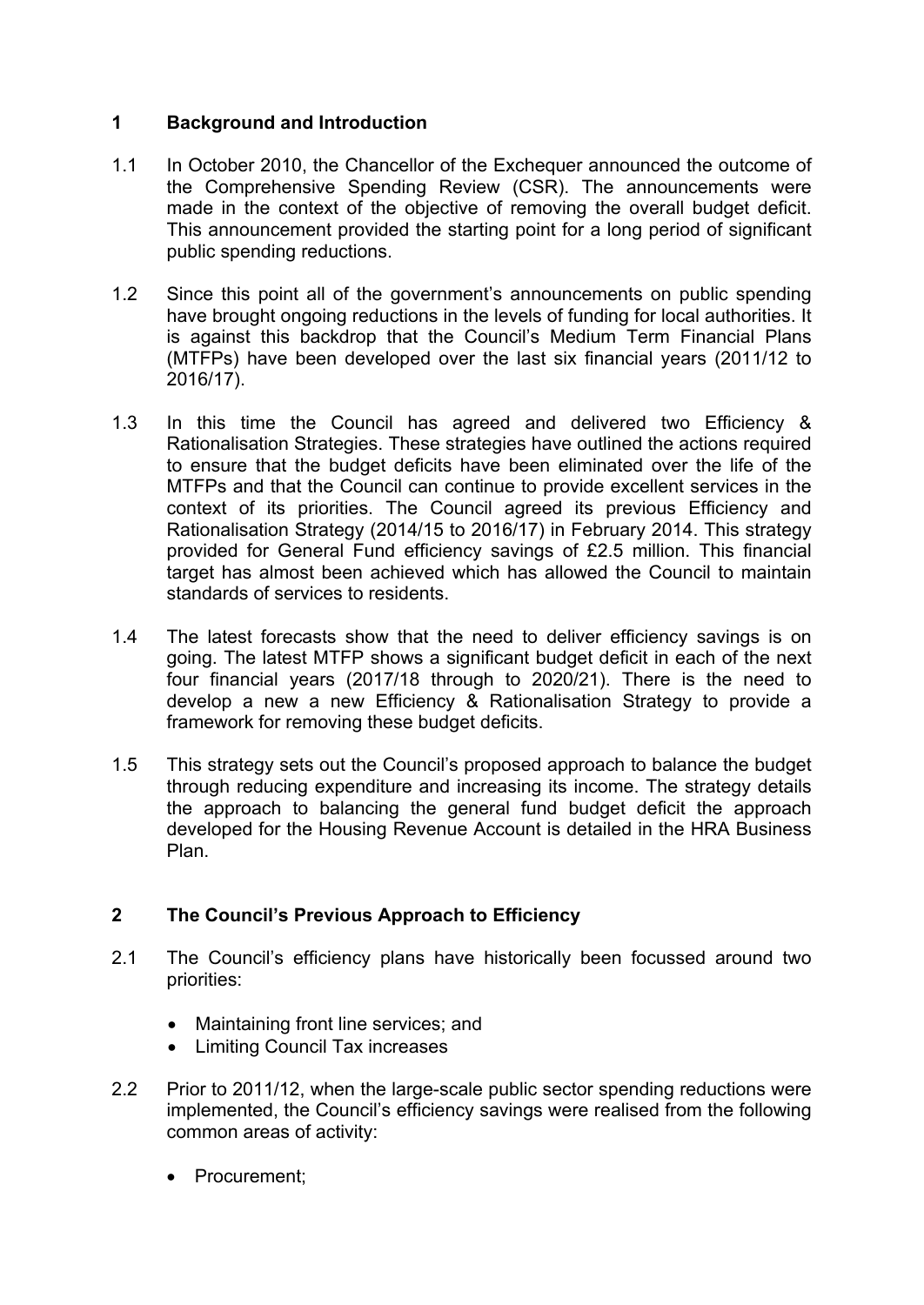- Process Improvement;
- Workforce Planning:
- Value for Money; and
- Asset Management / Property Rationalisation
- 2.3 Since April 2008 these savings have been underpinned by a Transformation Programme, which was created following the formation of the strategic alliance with Staffordshire Moorlands District Council. This has seen services transformed jointly by the two councils. A unique method of transformation (AIMS – Alliance Improvement Method for Services) was developed to ensure that the shared arrangements were developed in an appropriate way. All of the Council's services are managed jointly, an arrangement which has been in place since July 2009. Since this point the Council's efficiency plans have continued to be developed jointly through the strategic alliance
- 2.4 The Council has sustained its successful track record of delivering efficiency savings. The performance over the financial years prior to the existing Efficiency & Rationalisation Strategy is summarised in the table below:

| Year         | <b>Financial Savings</b> |               |  |  |  |
|--------------|--------------------------|---------------|--|--|--|
|              | <b>Target</b>            | <b>Actual</b> |  |  |  |
|              | £'000                    | £'000         |  |  |  |
| 2005/06      | 280                      | 430           |  |  |  |
| 2006/07      | 270                      | 460           |  |  |  |
| 2007/08      | 280                      | 400           |  |  |  |
| 2008/09      | 264                      | 164           |  |  |  |
| 2009/10      | 662                      | 669           |  |  |  |
| 2010/11      | 982                      | 740           |  |  |  |
| 2011/12      | 1,202                    | 759           |  |  |  |
| 2012/13      | 1,196                    | 1,266         |  |  |  |
| 2013/14      | 1,056                    | 866           |  |  |  |
| <b>Total</b> | 6,192                    | 5,754         |  |  |  |

#### **3 Efficiency & Rationalisation Strategy 2014/15 to 2016/17**

- 3.1 The current Efficiency and Rationalisation Strategy was approved by the Council in April 2014. In establishing this plan, importance was placed on ensuring the programme of savings was well focussed and recognised the capacity constraints on the organisation. Therefore, external challenge work was commissioned to assist in identifying areas that had the greatest potential for further savings.
- 3.2 A number of principles were developed in order to ensure that the plans are focussed in the right areas and are deliverable. These were:
	- Service reviews will be completed on a structured basis during the early years;
	- Individual service structures would be properly combined across the Strategic Alliance;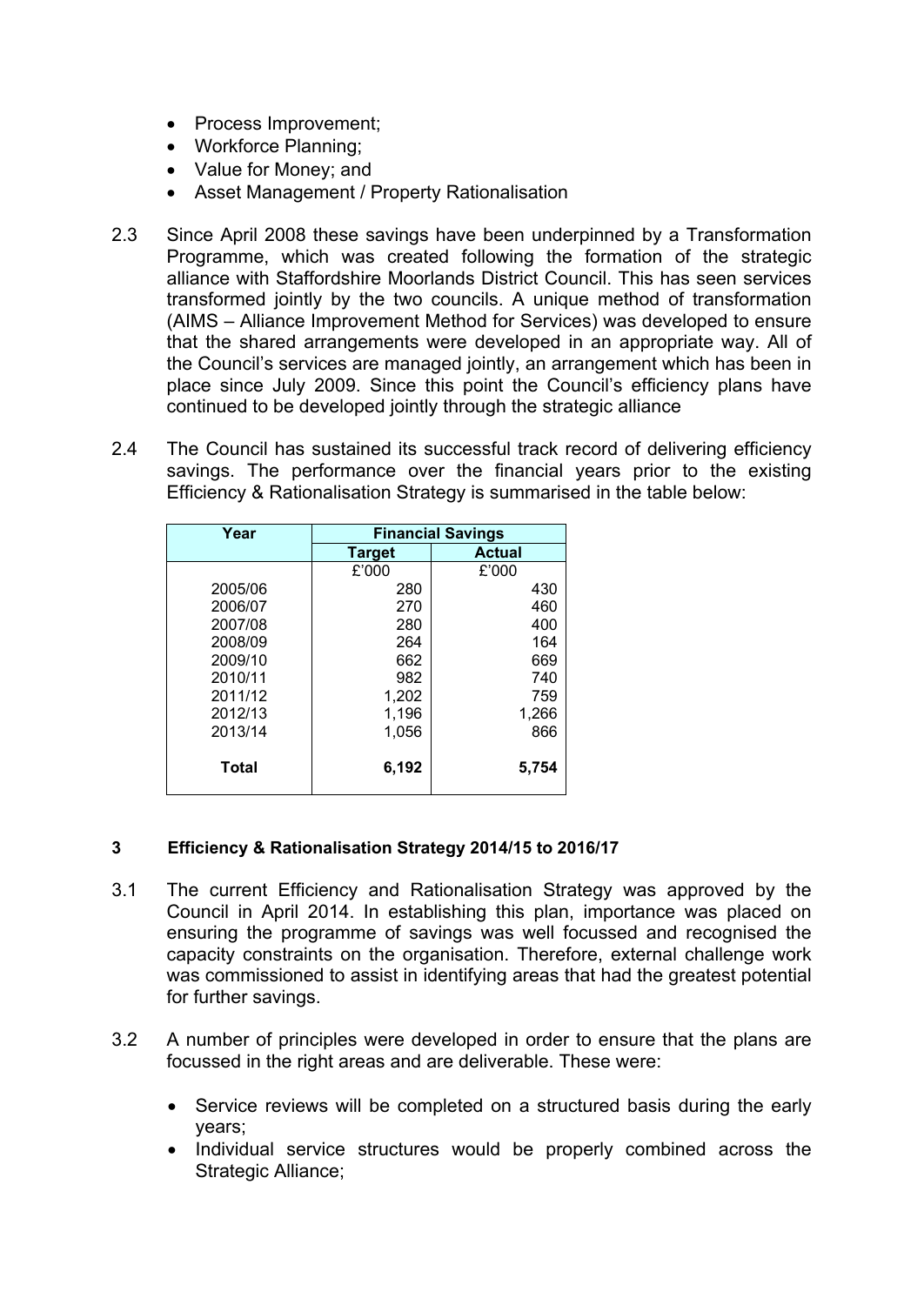- There would be continued protection of front-line services;
- Non-priorities would be identified in discretionary services and targeted for savings if possible;
- Mandatory services would be developed to ensure that they are efficient when compared with the best local authorities;
- Transactional services would be delivered around the needs of customers and development of "channel shift";
- There would be a strong focus on corporate efficiencies e.g. procurement, asset management to minimise the impact on staffing levels
- 3.3 After taking into account these principles the Efficiency and Rationalisation Strategy was focussed upon five areas:

*Enhancing Income and Improving Trading -* increasing the income generated from Council Services including identifying and generating new income streams, improving the effectiveness of services that compete with other service providers, and improving the yield from fees and charges through increased activity.

*Extending Shared Services –* building on the existing alliance with Staffordshire Moorlands District Council along with identifying new partners

*Corporate Efficiency Projects* - targeting savings that do not directly impact on front line service provision including implementation of the procurement strategy, further development of the Asset Management Plan etc.

*Service Reviews* – a structured and comprehensive review of all of the Council's services

*Innovation and Growth* - creation of a Development Fund on an "invest to save" basis

3.4 The strategy identified a programme of £2.5 million in general fund savings to be made over the period 2014/15 – 2016/17. The financial savings agreed in the strategy are summarised in the table below:

| <b>Efficiency Strategy</b>           | 2014/15 | 2015/16   | 2016/17 | <b>TOTAL</b> |
|--------------------------------------|---------|-----------|---------|--------------|
|                                      | £       | £         | £       | £            |
| Enhancing Income & Improving Trading | 93,560  | 141,530   | 120,910 | 356,000      |
| <b>Extending Shared Services</b>     | 25,000  | 50,000    | 50,000  | 125,000      |
| <b>Corporate Efficiency Projects</b> | 510,000 | 540,000   | 334,000 | 1,384,000    |
| <b>Service Reviews</b>               | 150,000 | 230,000   | 105,000 | 485,000      |
| Innovation & Growth                  | 50,000  | 50,000    | 50,000  | 150,000      |
| <b>General Fund Efficiency Plan</b>  | 828,560 | 1,011,530 | 659,910 | 2,500,000    |
|                                      |         |           |         |              |

3.5 In the main the delivery of the strategy has progressed well. The key achievements include: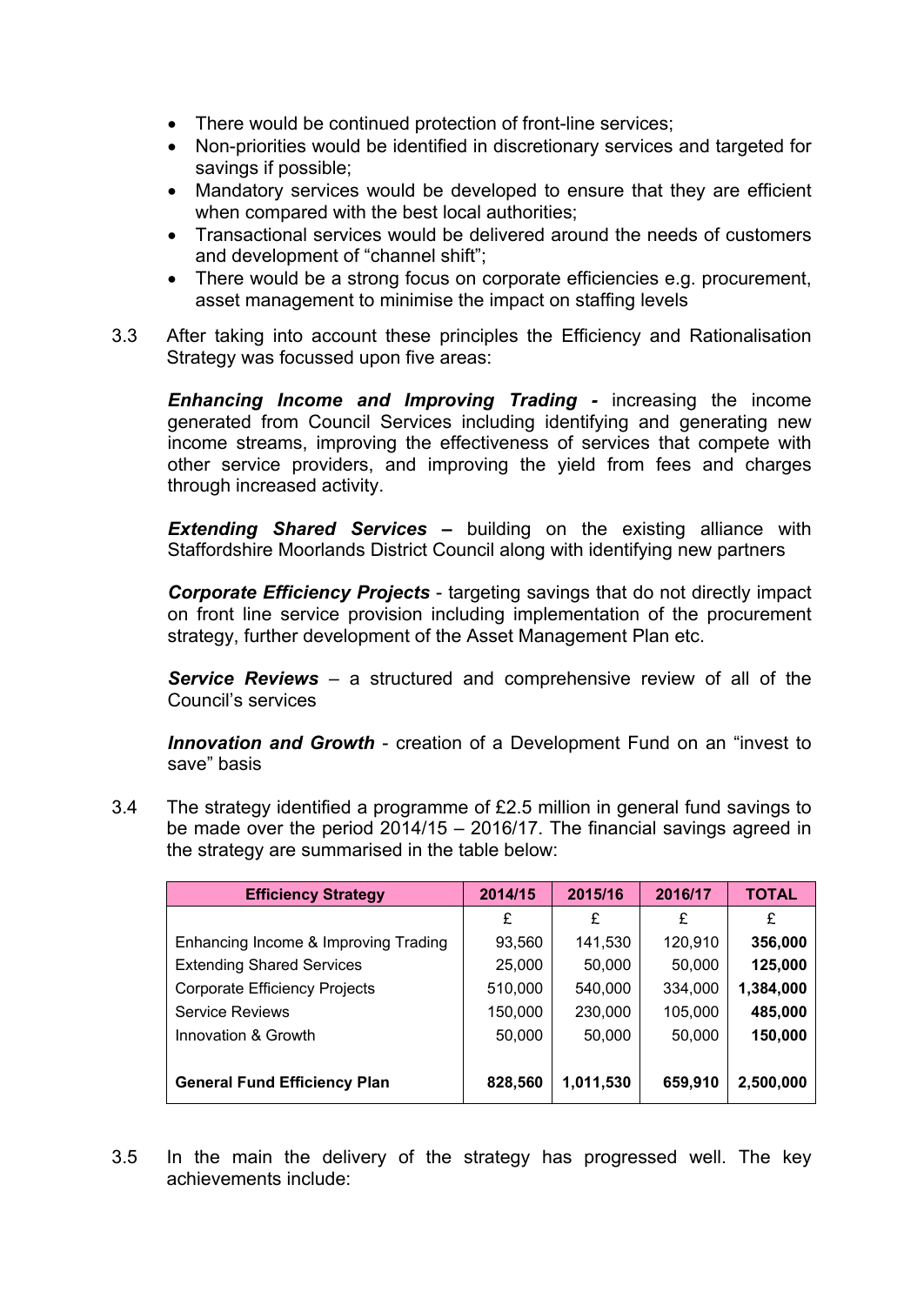- A comprehensive review of all services was completed with a number significant service improvements implemented whilst exceeding the overall savings targets;
- The Council's Procurement Strategy has been implemented with savings exceeding the initial targets; and
- Services have been more fully aligned across the strategic alliance which has allowed for "back-office" efficiencies such as reduced ICT system costs; administrative and support costs and further reductions in management overheads.
- 3.6 The estimated position at the end of March shows that there will be a shortfall in the required efficiency savings of £431,200. This is summarised in the table below:

| Year    | <b>Financial Savings</b> |               |  |  |  |  |  |
|---------|--------------------------|---------------|--|--|--|--|--|
|         | <b>Target</b>            | <b>Actual</b> |  |  |  |  |  |
|         | £                        |               |  |  |  |  |  |
| 2014/15 | 828,560                  | 482,980       |  |  |  |  |  |
| 2015/16 | 1,011,530                | 429,260       |  |  |  |  |  |
| 2016/17 | 659,910                  | 1,156,560     |  |  |  |  |  |
| Total   | 2,500,000                | 2,068,800     |  |  |  |  |  |

- 3.6 The shortfall broadly relate to three areas of activity:
	- **Asset management** the Council is only part way through the fundamental review of its assets – this review is expected to be completed in the early part of 2017/18 when the savings are expected to be identified;
	- **Growth fund** the Council decided not to pursue this project in 2015; and
	- **Income generation** a number of potential initiatives have been identified but have long lead-in times.
- 3.7 This shortfall will need to be added to the identified MTFP deficits to establish the new efficiency savings requirements.

#### **4 The New Savings Requirements**

4.1 Since December 2016 detailed budget plans have been developed for the 2017/18 financial year and a revision to the MTFP has been made in light of these. The efficiency savings requirement can be summarised as follows: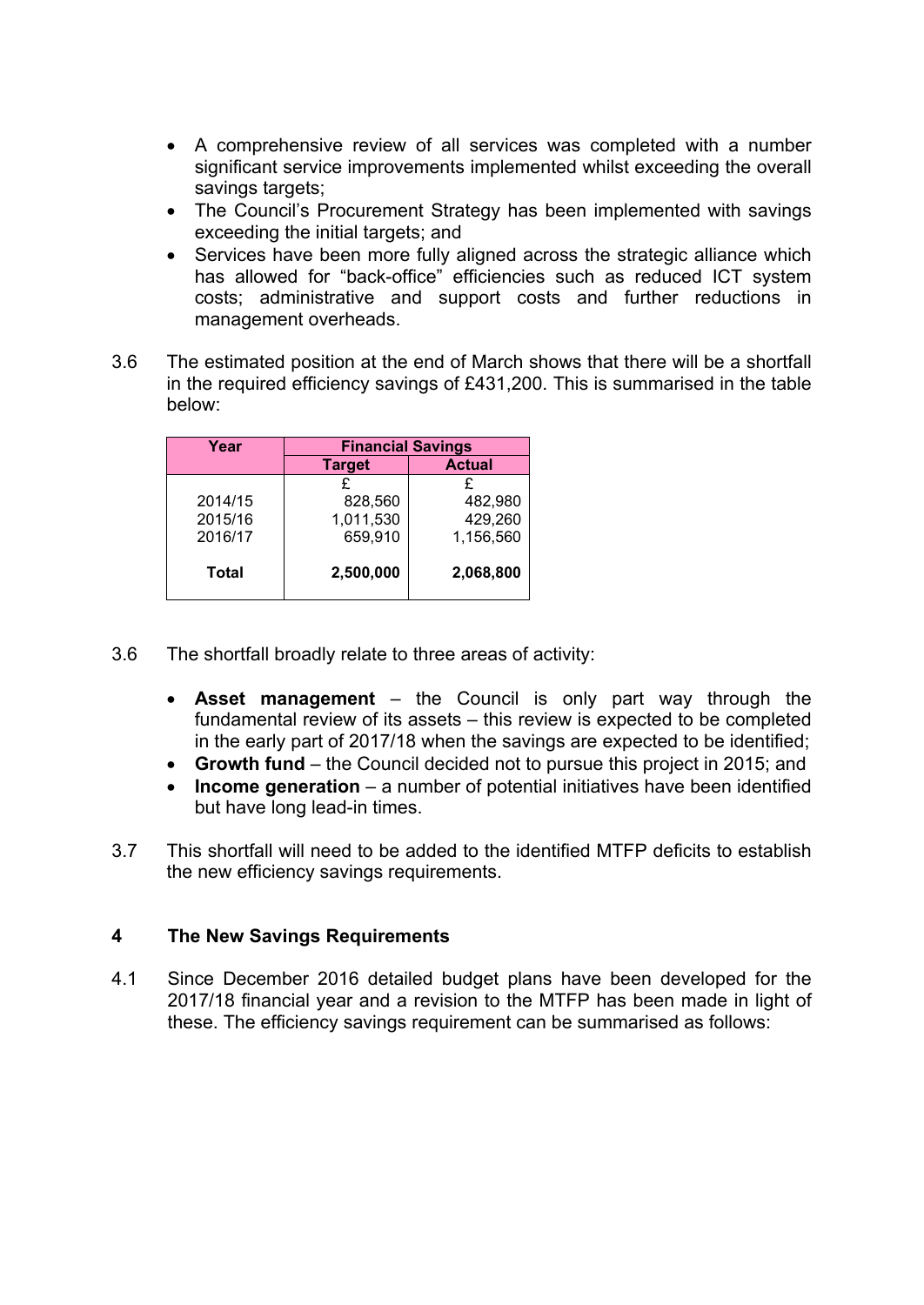| <b>Requirement</b>               | <b>Financial Saving</b><br><b>Required</b> |
|----------------------------------|--------------------------------------------|
| Shortfall from previous strategy | £                                          |
| MTFP deficits:                   | 431,200                                    |
| 2017/18                          | 425,820                                    |
| 2018/19                          | 867,400                                    |
| 2019/20                          | 311,930                                    |
| 2020/21                          | 94,330                                     |
| <b>Total</b>                     | 2,130,680                                  |

### **5 Strategic Focus of New Plan**

- 5.1 The new Efficiency & Rationalisation Strategy will have the effect of both reducing expenditure and increasing income. The need to grow income is now more of a priority as the Council moves more towards being self-financing i.e. not reliant on direct government funding such as revenue support grant.
- 5.2 The strategy has been developed with the underlying principles of protecting frontline service delivery. It is also intended that the strategy is a tool to enable the Council to ensure that its service spending is determined by the established priorities set out in the Corporate Plan.
- 5.3 It is intended that there will be five areas of focus:

#### *Major Procurements*

There is the opportunity to focus attention on a number of large service functions which are currently provided by an external contractor / supplier. A number of significant contracts are coming to an end. This will also allow a fundamental review of these services with proper consideration of the current financial constraints. The contract commitments have sometimes restricted the opportunity to align services across the alliance with Staffordshire Moorlands. The development of new arrangements for these services will allow the Council to benefit through the economies of scale through working through the alliance and potentially other partners. The individual projects will be as follows:

- **Waste collection & environmental services** Development of "Teckal" company for delivery of waste collection, street cleansing, grounds maintenance and fleet management in conjunction with Ansa (wholly owned company of Cheshire East Council)
- **Leisure management** Transformed service provision with a new operating model and a reduced subsidy. Involves three review streams– strategic priorities; asset fitness for purpose; and the operating model.
- **Facilities Management -** New arrangements upon expiry of existing arrangement with Derbyshire County Council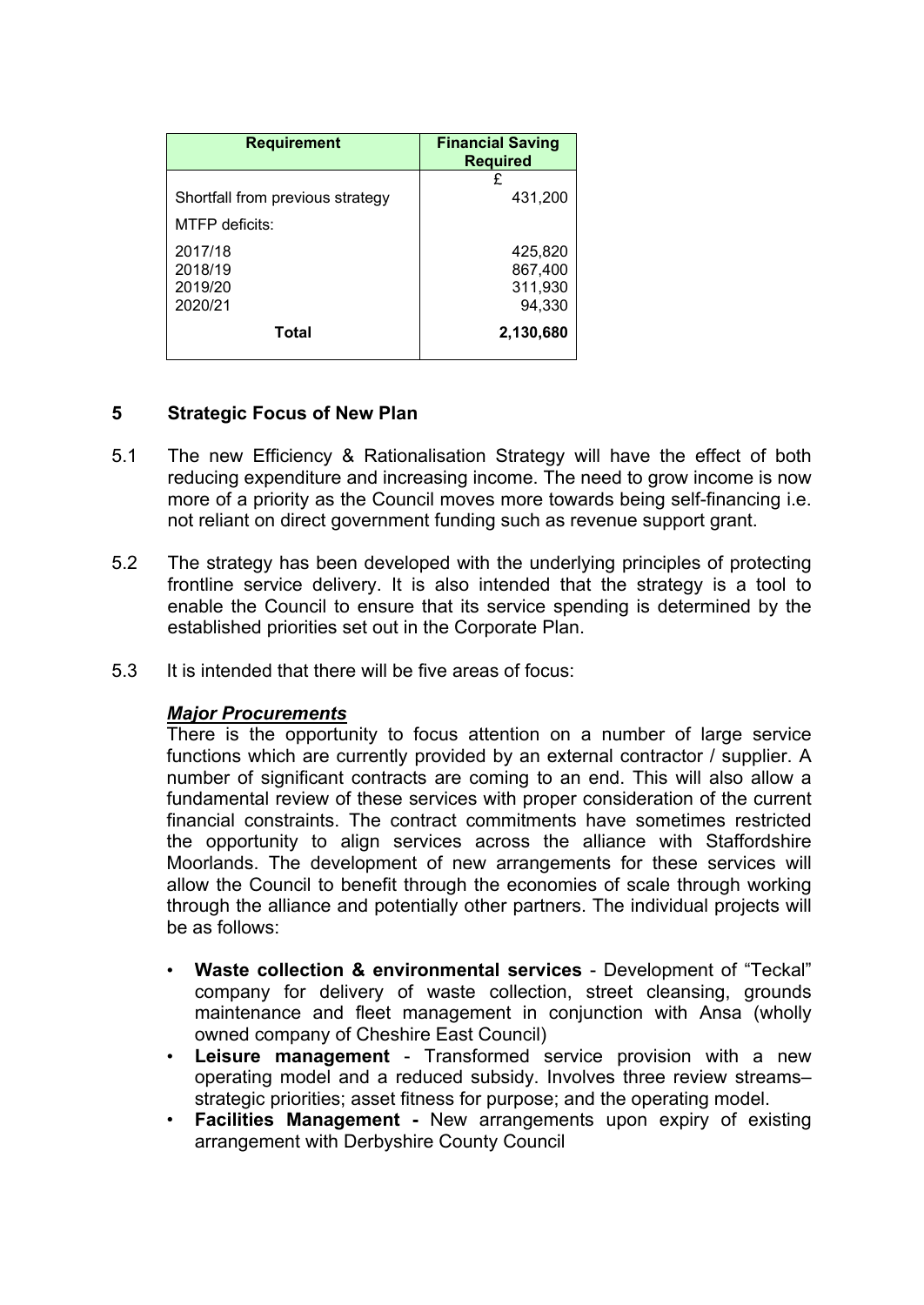## *Asset Management*

There will be a continuation of the existing priority of rationalising the Council's asset base with a focus around priorities in order to allow for the necessary capital investment.

 **Asset Management Plan -** Assessment of property condition and review of priorities with the objective of rationalisation and implementation of a prioritised investment plan

#### *Growth*

Development of a clear focus upon housing and economic growth based upon the clearly established Local Plan. The individual projects will be as follows:

- **Housing Growth** This will include the necessity to develop projects to ensure that the targets for housing development included in the planning framework are achieved. The Council will utilise its land holdings to support the market provision of housing.
- **Business Growth** There will be a continuation of the approach used by the Council to secure inward investment. This will include working with funding partners such as the Local Enterprise Partnership and other local partners to secure funding to support new schemes.

#### *Income Generation*

There will be a focus on increasing the yield from existing sources of income. This will include a regular strategic review of fees and charges. There will also be a drive towards identifying new sources of income. The individual projects will be as follows:

- **Pavilion Gardens** including an initial savings programme to offset Octagon development costs and the market testing of the trading operation
- **Enhanced Trading** initial focus on improving the financial yield from existing services such trade waste but will involve the investigation of the potential to trade other services
- **Advertising / Sponsorship –** generate money from sponsorship of assets such as car parks, boundary signs, open spaces and buildings.
- **Fees & Charges** Increases in levels in line with annual review of subsidies and the consideration of new fees and charges

#### *Rationalisation*

There will be a commitment to reducing expenditure on non-priority areas of spend. The individual projects will be as follows:

- **Management Arrangements –** review of management structure in line with the move towards new service delivery models
- **Channel Shift –** continuing rollout of the existing programme
- **Parish Grants -** review of concurrent function and council tax support grant levels
- **Rationalise Non-Statutory Services -** investigate on an opportunistic basis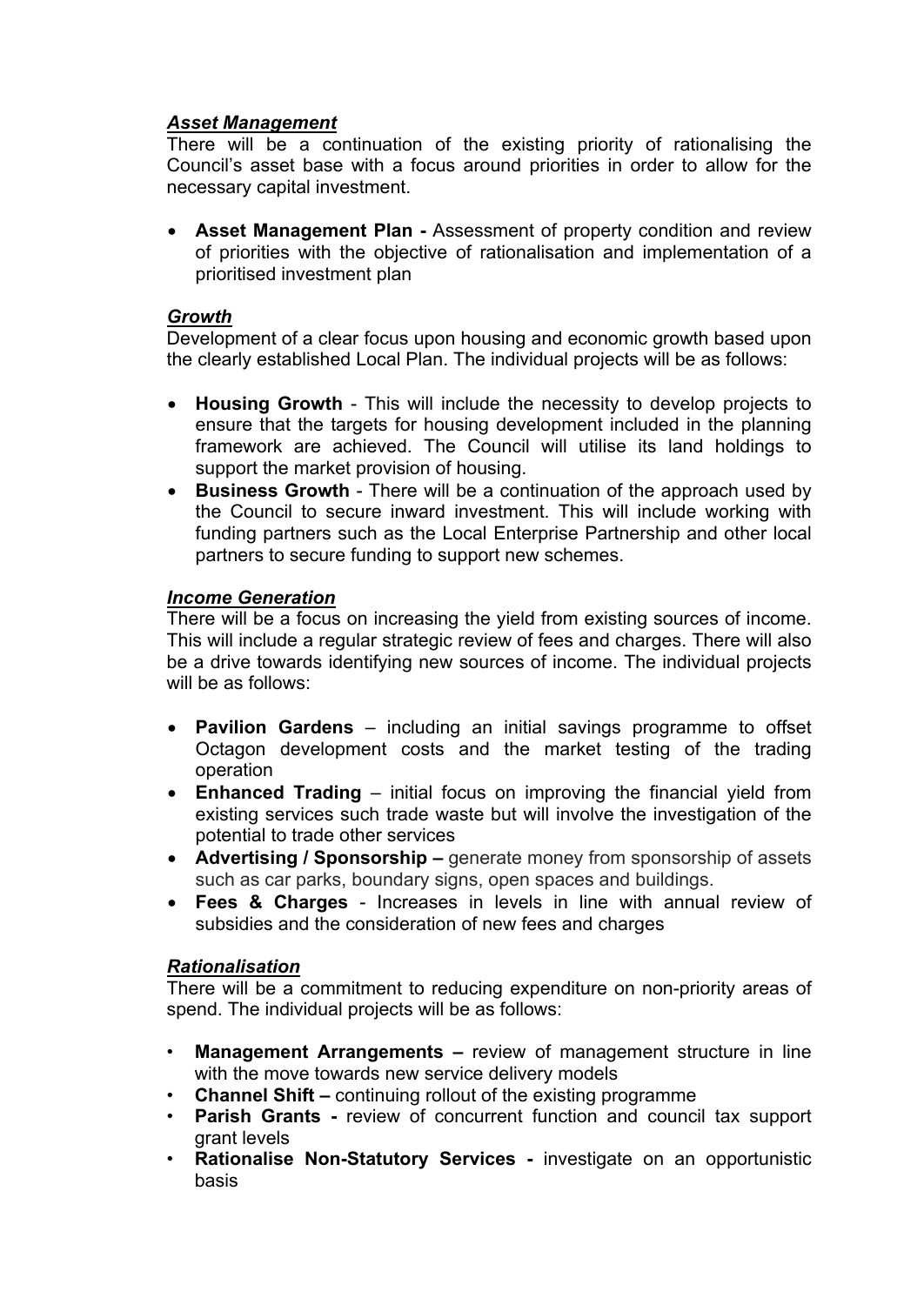5.4 The deliverables are set out in more detail in Annex A.

| 5.5 | The level of financial savings anticipated from the strategy is detailed in the |
|-----|---------------------------------------------------------------------------------|
|     | table below:                                                                    |

| <b>Efficiency</b>            | 2017/18 | 2018/19 | 2019/20 | 2020/21 | <b>TOTAL</b> |
|------------------------------|---------|---------|---------|---------|--------------|
|                              | £'000   | £'000   | £'000   | £'000   | £'000        |
| <b>Major Procurements</b>    |         |         |         |         |              |
| Waste Collection etc.        | 100     | 200     | 100     | 100     | 500          |
| Leisure Centres              |         |         |         | 400     | 400          |
| <b>Facilities Management</b> |         | 75      |         |         | 75           |
|                              | 100     | 275     | 100     | 500     | 975          |
| <b>Asset Management</b>      |         |         |         |         |              |
| <b>Asset Rationalisation</b> |         | 30      | 200     |         | 230          |
|                              |         | 30      | 200     |         | 230          |
| Growth                       |         |         |         |         |              |
| <b>Housing Growth</b>        |         | 40      | 40      | 40      | 120          |
| <b>Business Growth</b>       |         |         |         | 150     | 150          |
|                              |         | 40      | 40      | 190     | 270          |
| <b>Income Generation</b>     |         |         |         |         |              |
| Fees & Charges               |         | 120     |         | 120     | 240          |
| <b>Pavilion Gardens</b>      | 40      | 60      | 70      |         | 170          |
| Advertising / Sponsorship    | 50      | 10      |         |         | 60           |
| <b>Enhanced Trading</b>      |         |         |         |         |              |
|                              | 90      | 190     | 70      | 120     | 470          |
| <b>Rationalisation</b>       |         |         |         |         |              |
| <b>Management Staffing</b>   | 100     |         |         |         | 100          |
| <b>Channel Shift</b>         |         |         |         |         |              |
| <b>Parish Grants</b>         |         | 26      | 20      |         | 46           |
| Service Rationalisation      | 20      | 20      |         |         | 40           |
|                              | 120     | 46      | 20      |         | 186          |
| <b>TOTAL</b>                 | 310     | 581     | 430     | 810     | 2,131        |

#### **6 Risks**

6.1 The successful delivery of the Efficiency and Rationalisation Strategy is subject to a number of risks. There are a number of specific risks associated with the individual projects and these are identified in Annex A. There are however a number of key risks that are inherent throughout the programme. These are identified below along with the proposed mitigating actions: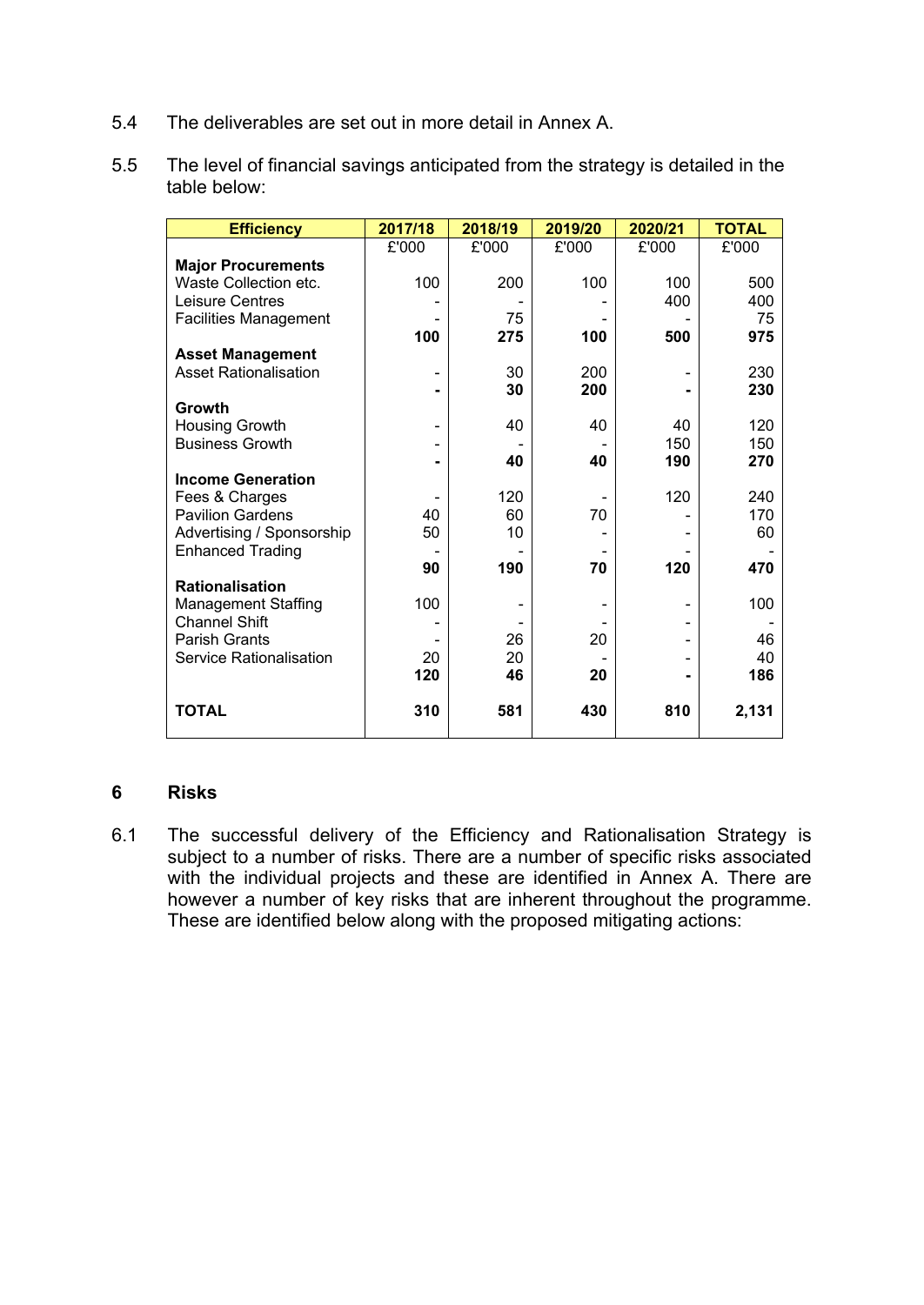| <b>Risk category</b>                        | <b>Risk</b>                                                                                                  | <b>Mitigation and Controls</b>                                                                                                                                                                                                      |
|---------------------------------------------|--------------------------------------------------------------------------------------------------------------|-------------------------------------------------------------------------------------------------------------------------------------------------------------------------------------------------------------------------------------|
| <b>Financial Implications</b>               | Robustness of financial assumptions<br>within the Efficiency and<br><b>Rationalisation Strategy</b>          | Structured project management<br>arrangements with detailed business<br>cases for each initiative                                                                                                                                   |
| <b>Financial Implications</b>               | Additional financial pressures emerge                                                                        | The strategy is kept under constant<br>review and adjustments are made<br>where necessary                                                                                                                                           |
| Management of<br>Change                     | Management of corporate and local,<br>cultural change; behavioural risks;<br>residual effects of aggregation | Progress with achievement of aims<br>should be monitored with an effective<br>performance management structure                                                                                                                      |
| Performance<br>Management                   | Adequacy of framework to monitor<br>progress                                                                 | Risk management processes need to<br>be aligned and understood                                                                                                                                                                      |
| Programme Delivery                          | Delays in implementation of efficiency<br>savings                                                            | Effective governance arrangements in<br>place to monitor plans.                                                                                                                                                                     |
|                                             |                                                                                                              | Project Executives to own delivery of<br>efficiencies.                                                                                                                                                                              |
|                                             |                                                                                                              | Establishment of a Transformation<br><b>Board with Executive Director</b><br>(Transformation) as programme<br>director. Board meets monthly to react<br>to a changing landscape and develop<br>additional initiatives if necessary. |
|                                             |                                                                                                              | Use of surplus reserves to mitigate for<br>shortfalls / delays                                                                                                                                                                      |
| Programme Delivery                          | A number of the efficiency /<br>rationalisation initiatives are not<br>achieved                              | Structured project management<br>approach for delivery including<br>effective exception reporting                                                                                                                                   |
|                                             |                                                                                                              | The strategy is kept under constant<br>review                                                                                                                                                                                       |
|                                             |                                                                                                              | Fundamental review in October 2017<br>in line with budget planning processing                                                                                                                                                       |
|                                             |                                                                                                              | Identification of further efficiency /<br>rationalisation opportunities through<br>benchmarking / effective member<br>working groups                                                                                                |
| Reputation and<br><b>Relationship Risks</b> | Maintaining existing partner confidence                                                                      | Communication plan for delivery of<br>transformation programme needs to be<br>developed and implemented                                                                                                                             |
| <b>Political Support</b>                    | Lack of Members support for Plan.                                                                            | Regular reporting and member<br>briefings including effective scrutiny<br>arrangements                                                                                                                                              |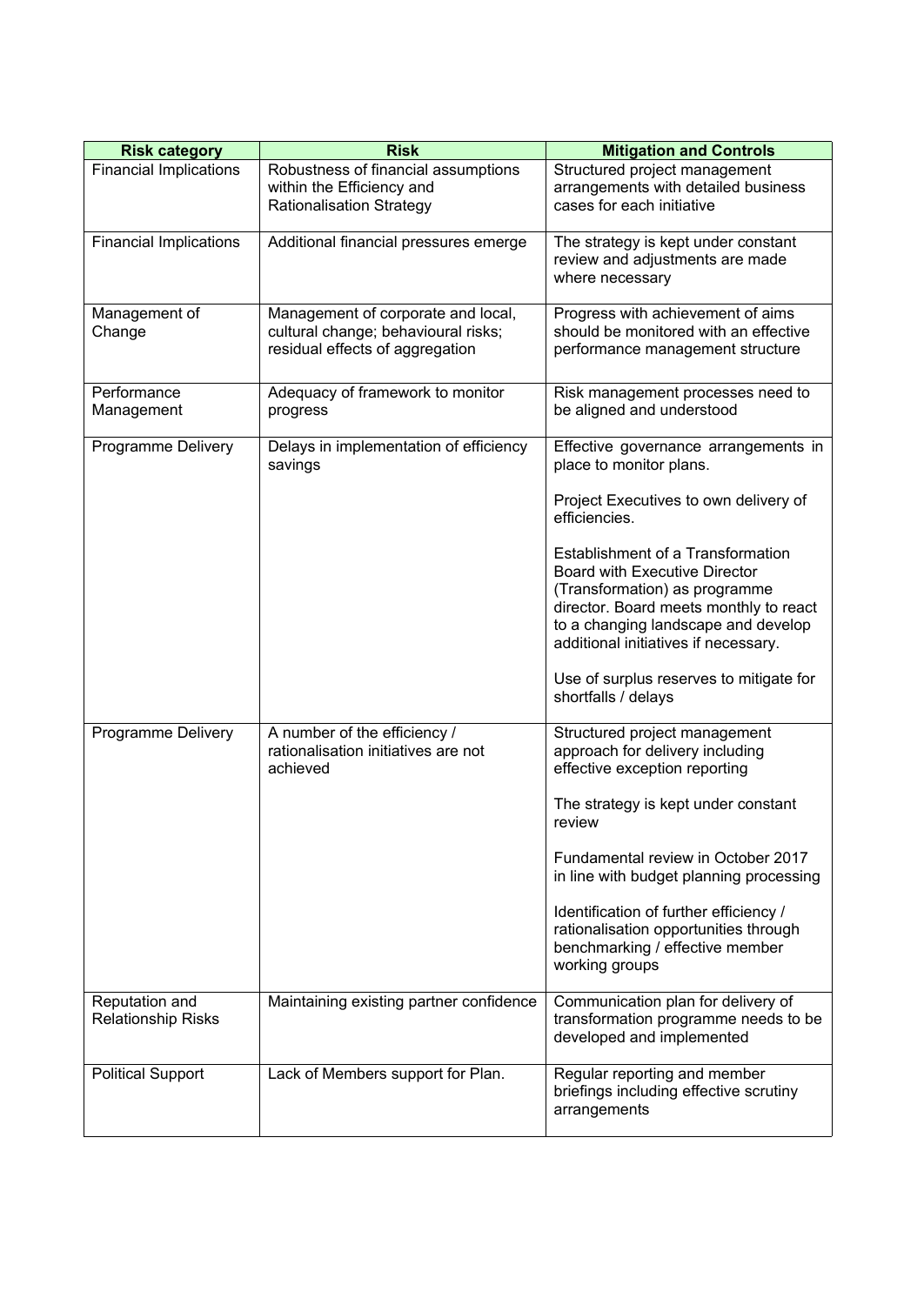### **7 Governance**

- 7.1 The delivery of the Efficiency and Rationalisation Strategy and will be managed and monitored by a Transformation Board. The Transformation Board is made up of:
	- Executive Director (Transformation) Programme Director & Chair
	- Executive Director (People)
	- Executive Director (Place)
	- Head of Operational Services
	- Head of Customer Services
	- OD & Transformation Manager
	- Finance & Procurement Manager
	- Assets Manager
	- Regeneration Manager
	- Programme Manager / Support
- 7.2 The board will provide regular reports on progress with the delivery of the strategy to the Alliance Management Team.
- 7.3 The progress made with the delivery against each Council's efficiency targets will be included in the quarterly financial updates provided to the Corporate Select Committee and the Executive.

#### **8 Managing the in-year Shortfalls**

8.1 It is recognised that as the spending of the Council has declined over the years it is becoming increasingly difficult to implement efficiency saving programmes. The financial savings that are to be achieved from the programme are going to have longer lead-in times which will result in shortfalls against the requirements in the early years of the strategy.

| <b>Efficiency</b>                                 | 2017/18 | 2018/19 | 2019/20 | 2020/21 |
|---------------------------------------------------|---------|---------|---------|---------|
|                                                   | £'000   | £'000   | £'000   | £'000   |
|                                                   | 431     |         |         |         |
| Deficit from previous strategy<br>Deficit in MTFP | 426     | 867     | 312     | 95      |
| Total in-year savings requirement                 | 857     | 867     | 312     | 95      |
|                                                   |         |         |         |         |
| Anticipated in-year savings                       | 310     | 581     | 430     | 810     |
|                                                   |         |         |         |         |
| Amount required to fund deficit                   | 547     | 833     | 715     |         |
|                                                   |         |         |         |         |

8.2 The table below sets out the anticipated position: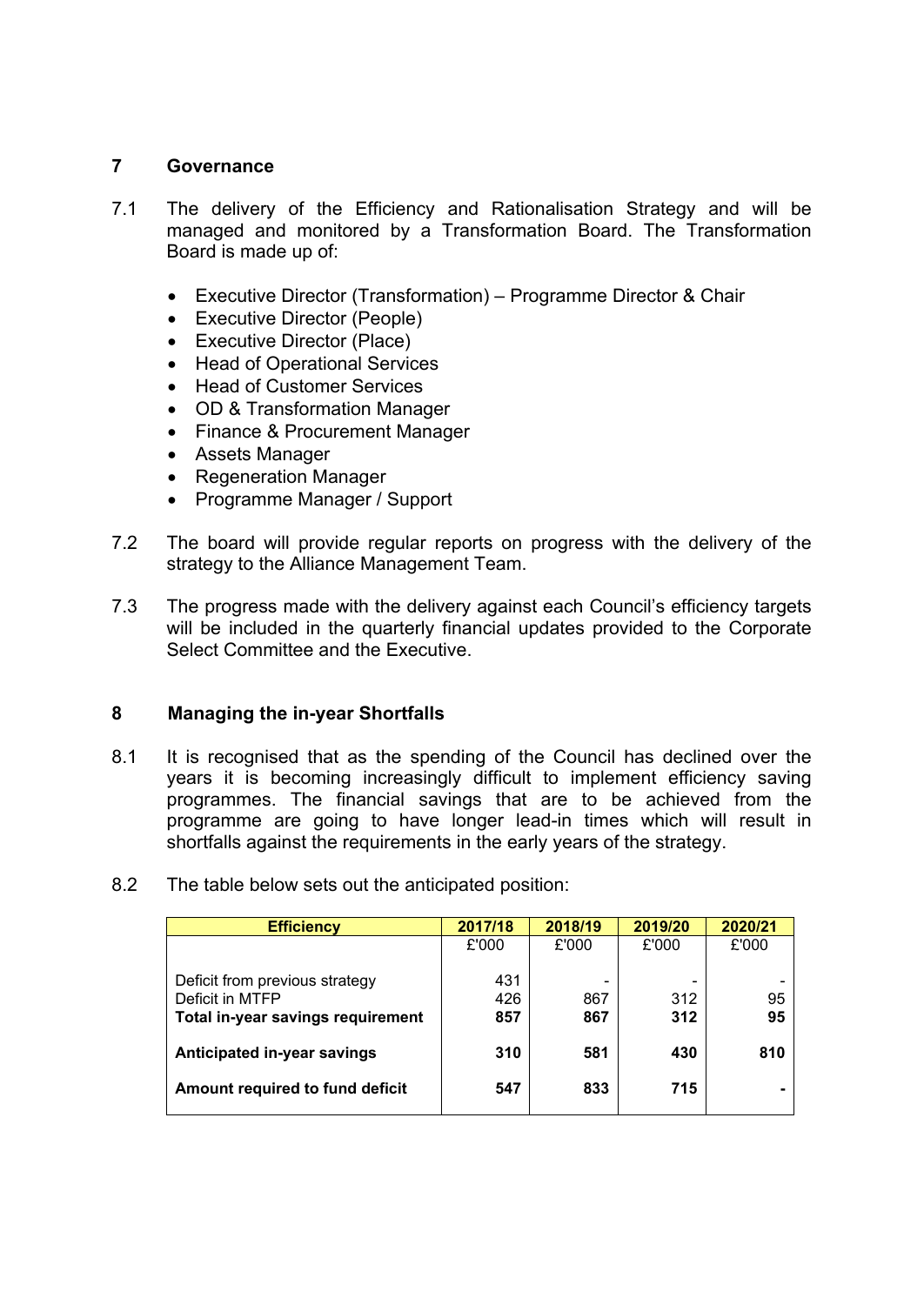8.3 For a number of years the Council has accrued additional reserves through under spending on its service delivery or from windfall income. Reserves are now at a level that is significantly higher than the required contingency level of £1.3 million. It is proposed that the surplus reserves above this level will be applied to manage the shortfalls.

|                                                                                                                                     | 2017/18               | 2018/19        | 2019/20               | 2020/21        |
|-------------------------------------------------------------------------------------------------------------------------------------|-----------------------|----------------|-----------------------|----------------|
|                                                                                                                                     | £'000                 | £'000          | £'000                 | £'000          |
| <b>General Reserves at start of year</b><br>Re-designation of Earmarked Reserves*<br><b>Total General Reserves at start of year</b> | 2,500<br>220<br>2,720 | 2,173<br>2,173 | 1,340<br>800<br>2,140 | 1,425<br>1,425 |
| Reserves required to meet shortfall                                                                                                 | 547                   | 833            | 715                   |                |
| General Reserves at end of year                                                                                                     | 2,173                 | 1,340          | 1,425                 | 1,425          |

8.4 The expected reserves position will be as follows:

\* Re-designation of reserves relates to Pension Liability (March 2017) – due to completion of triennial review; Buxton Crescent (March 2019) – reduction of reserve following completion of construction phase of project.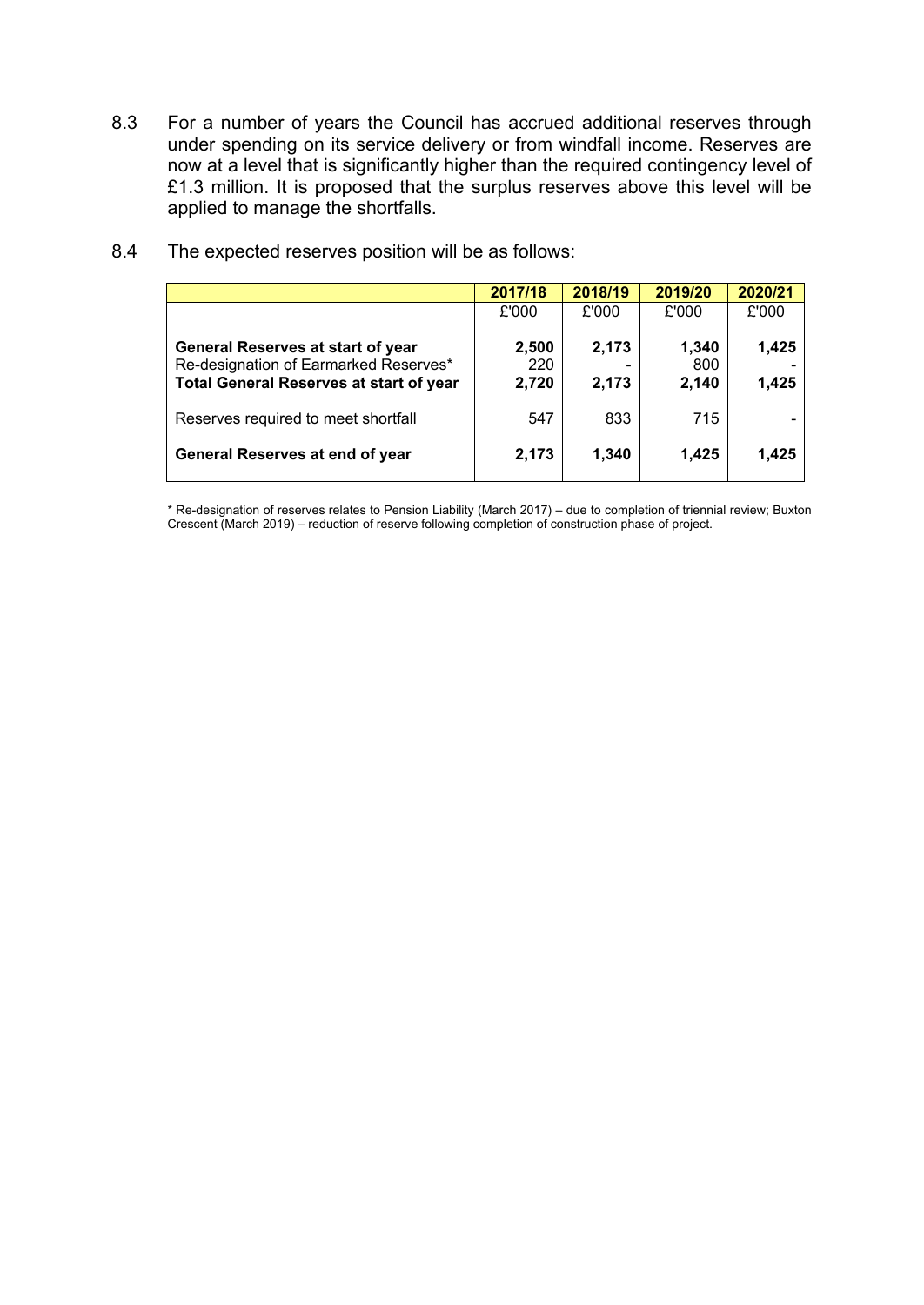# **Major Procurements**

| <b>Efficiency</b>                                        | <b>Projected Savings</b> |         |         | <b>Timescales</b>        | <b>Risks / Constraints</b> | <b>Opportunities</b>                                                                                                                                                                                                                                                                                                   |                                                                                                                                                                                                                                                                                                         |                                                                                                                                          |
|----------------------------------------------------------|--------------------------|---------|---------|--------------------------|----------------------------|------------------------------------------------------------------------------------------------------------------------------------------------------------------------------------------------------------------------------------------------------------------------------------------------------------------------|---------------------------------------------------------------------------------------------------------------------------------------------------------------------------------------------------------------------------------------------------------------------------------------------------------|------------------------------------------------------------------------------------------------------------------------------------------|
|                                                          | 2017/18                  | 2018/19 | 2019/20 | 2020/21                  | <b>TOTAL</b>               |                                                                                                                                                                                                                                                                                                                        |                                                                                                                                                                                                                                                                                                         |                                                                                                                                          |
|                                                          | £'000                    | £'000   | £'000   | £'000                    | £'000                      |                                                                                                                                                                                                                                                                                                                        |                                                                                                                                                                                                                                                                                                         |                                                                                                                                          |
| Waste / Street Cleansing /<br><b>Grounds Maintenance</b> | 100                      | 200     | 100     | 100                      | 500                        | • Preferred option (joint venture<br>partnership) - completed<br>• Decision on way forward - February<br>2017<br>• Savings to be accrued from the end<br>of the current waste collection<br>contract - August 2017<br>• Integration with partners' services<br>will develop over time - on-going                       | • Teckal compliance<br>• Workforce issues i.e. pensions.<br>equal pay<br>• Standardisation of service provision<br>e.g. waste collection methodology<br>• Relationships with disposal<br>authorities<br>• Fleet procurement arrangements<br>• Governance arrangements<br>• Impact on support services   | • Wider trading opportunities could<br>further reduce cost<br>• Waste collection methodology<br>changes may be positive for<br>residents |
| Leisure Centres                                          |                          |         |         | 400                      | 400                        | • Property condition surveys -<br>completed<br>• Report commissioned to set out<br>current service provision and<br>delivery options - report to<br>members March 2017<br>• Work commenced to establish<br>required service focus - completion<br>expected June 2017<br>• Way forward to be determined -<br>March 2018 | • New operating model may take<br>some time to determine<br>• Expiry of existing contract -<br>February 2019<br>• Fundamental change of approach<br>is required – potential cessation of<br>some services<br>• Provision of service a zero subsidy<br>may be difficult to achieve<br>• Workforce issues | • Could be opportunities for income<br>generation beyond the level of<br>savings                                                         |
| <b>Facilities</b>                                        |                          | 75      |         | $\overline{\phantom{a}}$ | 75                         | • Initial options appraisal (identifying<br>DCC and Penda as potential<br>options) - already considered<br>• Further options appraisal of the two<br>options - March 2017<br>• Way forward agreed - December<br>2017<br>• New arrangements to commence -<br>April 2018                                                 | • Legalities e.g. delegation of<br>functions<br>• Existing contract extension<br>requirement<br>• Specification complexities<br>• Current asset condition may add<br>risk premium to outsourced<br>arrangement                                                                                          | • Arrangement could support<br>regeneration and capital projects                                                                         |
|                                                          | 100                      | 275     | 100     | 500                      | 975                        |                                                                                                                                                                                                                                                                                                                        |                                                                                                                                                                                                                                                                                                         |                                                                                                                                          |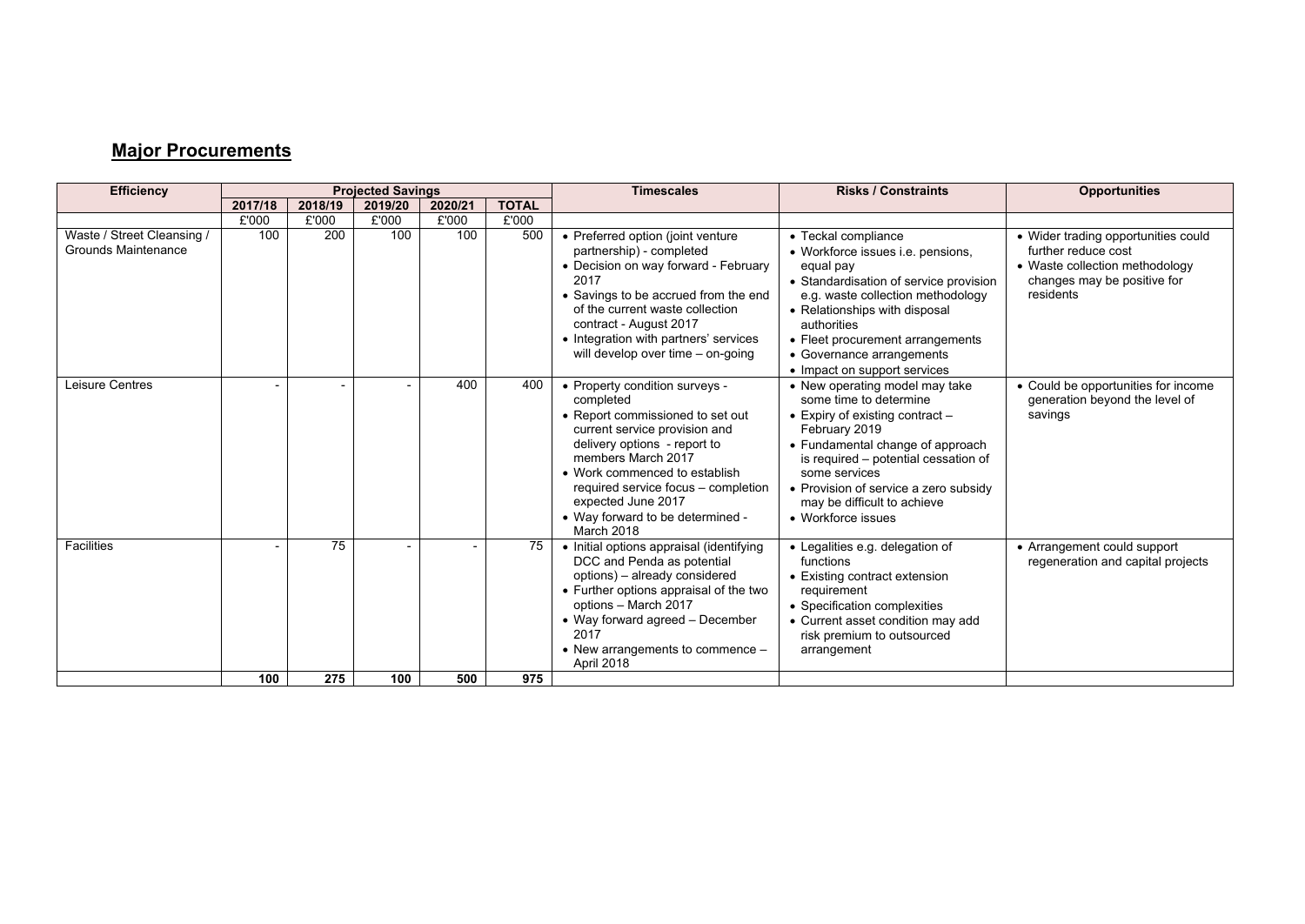## **Asset Management**

| <b>Efficiency</b>            | <b>Projected Savings</b> |         |         |                          | <b>Timescales</b> | <b>Risks / Constraints</b>                                                                                                                                                                                                                                                                                                   | <b>Opportunities</b>                                                                                                                                                                                      |                                                             |
|------------------------------|--------------------------|---------|---------|--------------------------|-------------------|------------------------------------------------------------------------------------------------------------------------------------------------------------------------------------------------------------------------------------------------------------------------------------------------------------------------------|-----------------------------------------------------------------------------------------------------------------------------------------------------------------------------------------------------------|-------------------------------------------------------------|
|                              | 2017/18                  | 2018/19 | 2019/20 | 2020/21                  | <b>TOTAL</b>      |                                                                                                                                                                                                                                                                                                                              |                                                                                                                                                                                                           |                                                             |
|                              | £'000                    | £'000   | £'000   | £'000                    | £'000             |                                                                                                                                                                                                                                                                                                                              |                                                                                                                                                                                                           |                                                             |
| <b>Asset Rationalisation</b> |                          | 30      | 200     | $\overline{\phantom{0}}$ | 230               | • Property condition surveys<br>including estimated investment<br>$costs(30-yr)$ – already complete<br>• Asset management working group<br>considering and confirming<br>priorities – expected completion<br>April 2017<br>• Rationalisation plan agreed $-$<br>September 2017<br>• Implementation of plan $-$ March<br>2019 | • Obligations associated with<br>heritage buildings<br>• Aligning with partners' property<br>plans<br>• Backlog investment requirements<br>• Timescales<br>• Success / stability of third party<br>trusts | • Additional savings from fully<br>integrated public estate |
|                              |                          | 30      | 200     |                          | 230               |                                                                                                                                                                                                                                                                                                                              |                                                                                                                                                                                                           |                                                             |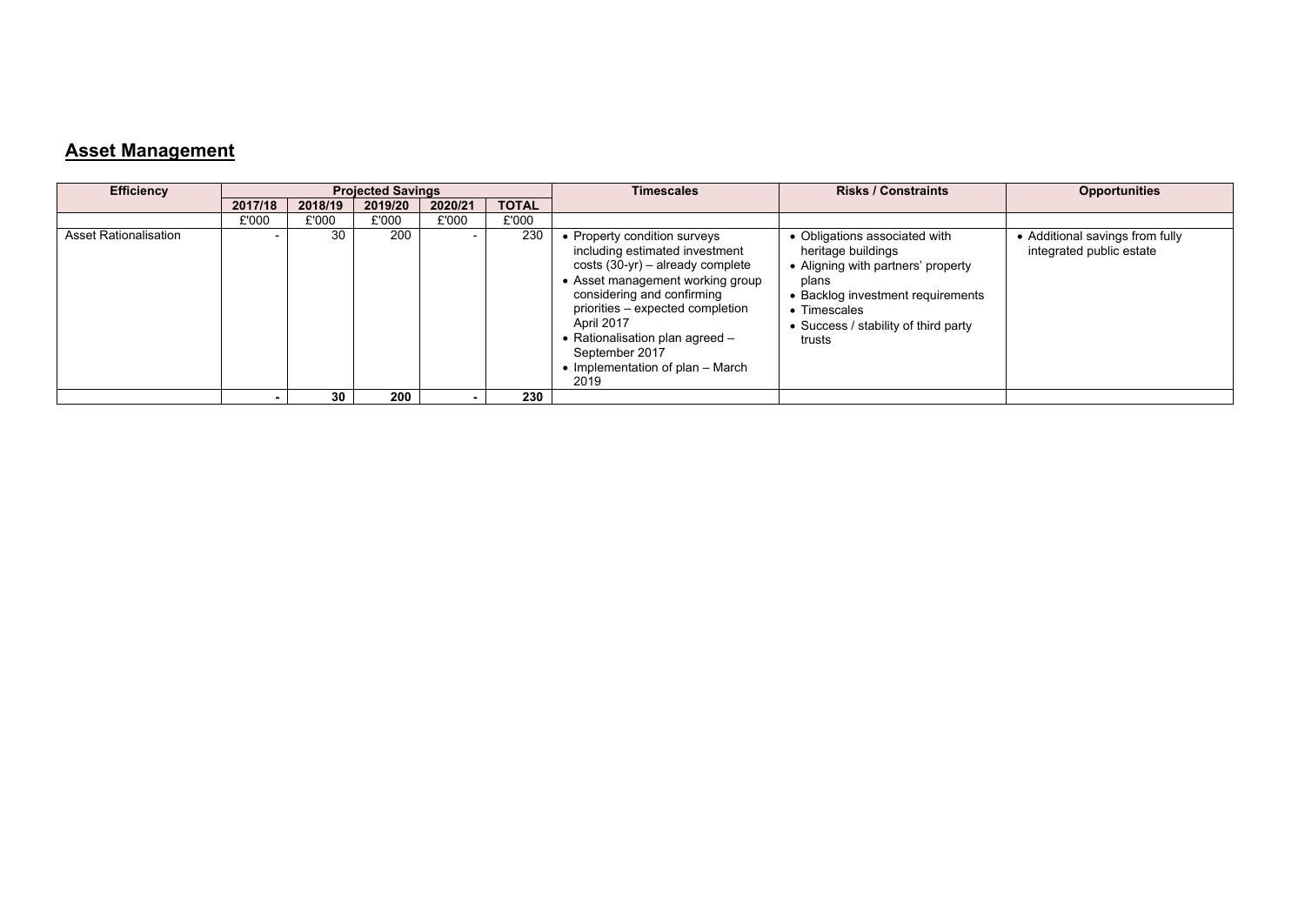# **Growth**

| <b>Efficiency</b>      | <b>Projected Savings</b> |         |         |         | <b>Timescales</b> | <b>Risks / Constraints</b>                                                                                                | <b>Opportunities</b>                                                                                                                                                      |                                                                                                                |
|------------------------|--------------------------|---------|---------|---------|-------------------|---------------------------------------------------------------------------------------------------------------------------|---------------------------------------------------------------------------------------------------------------------------------------------------------------------------|----------------------------------------------------------------------------------------------------------------|
|                        | 2017/18                  | 2018/19 | 2019/20 | 2020/21 | <b>TOTAL</b>      |                                                                                                                           |                                                                                                                                                                           |                                                                                                                |
|                        | £'000                    | £'000   | £'000   | £'000   | £'000             |                                                                                                                           |                                                                                                                                                                           |                                                                                                                |
| Housing Growth         |                          | 40      |         | 40      | 120               | Local Plan - agreed and adopted<br>• Accelerated housing development<br>approach agreed - June 2017                       | • Housing market conditions<br>• Development feasibility<br>• Deadweight increases<br>• Value of land / capital receipts<br>• Empty property growth impacting<br>on vield | • Potential to generate significantly<br>higher income levels if local plan<br>development commitments are met |
| <b>Business Growth</b> |                          |         |         | 150     | 150               | Chapel employment approach<br>agreed - April 2017<br>• Reform of business rates retention<br>system known - December 2019 | • Derbyshire Pool arrangements -<br>Combined Authority may impact<br>• Appeals impacting on yield<br>• Revaluation<br>• Potential impact of retention<br>reforms          | • Additional inward investment could<br>have significant benefit                                               |
|                        |                          | 40      | 40      | 190     | 270               |                                                                                                                           |                                                                                                                                                                           |                                                                                                                |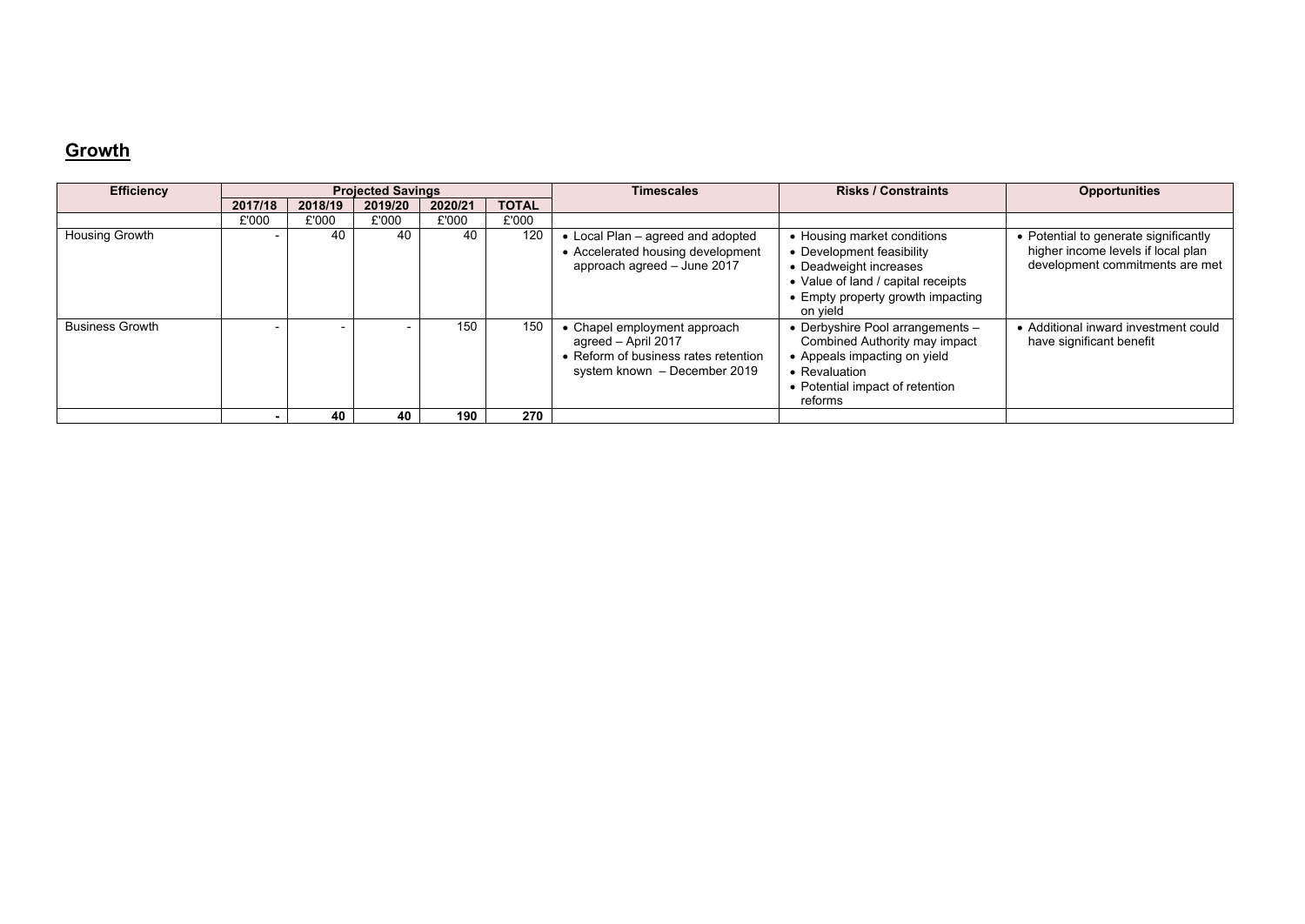# **Income Generation**

| <b>Efficiency</b>         | <b>Projected Savings</b> |         |                          |                          |                          | <b>Timescales</b>                                                                                                                                                                                                                                                         | <b>Risks / Constraints</b>                                                                                                 | <b>Opportunities</b>                                                |
|---------------------------|--------------------------|---------|--------------------------|--------------------------|--------------------------|---------------------------------------------------------------------------------------------------------------------------------------------------------------------------------------------------------------------------------------------------------------------------|----------------------------------------------------------------------------------------------------------------------------|---------------------------------------------------------------------|
|                           | 2017/18                  | 2018/19 | 2019/20                  | 2020/21                  | <b>TOTAL</b>             |                                                                                                                                                                                                                                                                           |                                                                                                                            |                                                                     |
|                           | £'000                    | £'000   | £'000                    | £'000                    | £'000                    |                                                                                                                                                                                                                                                                           |                                                                                                                            |                                                                     |
| Fees & Charges            |                          | 120     | $\overline{\phantom{0}}$ | 120                      | 240                      | • Annual review - February each<br>year<br>• Car parking review post on-street<br>changes - December 2017                                                                                                                                                                 | • Elasticity of demand<br>• Reductions in demand levels<br>• Competition from private sector                               | • Ability to levy higher fees in new<br>planning regime             |
| <b>Pavilion Gardens</b>   | 40                       | 60      | 70                       |                          | 170                      | • New approach to trading $-$ already<br>agreed<br>• Outcome from implementation of<br>cost rationalisation measures -<br>reviewed - September 2017<br>• Market testing exercise completed<br>- September 2017<br>• Implementation of new operating<br>model - March 2018 | • Further reductions to income levels<br>• Impact of refurbishment works<br>• Additional capital costs<br>• Other partners | • Improvements in trading could<br>result in self-financed facility |
| Advertising / Sponsorship | 50                       | 10      | $\overline{\phantom{0}}$ |                          | 60                       | Investigate feasibility - June 2017                                                                                                                                                                                                                                       | • Market conditions<br>• Potential conflicts of interest                                                                   | • Potential new income stream                                       |
| <b>Enhanced Trading</b>   |                          |         | $\overline{\phantom{0}}$ | $\overline{\phantom{a}}$ | $\overline{\phantom{0}}$ | • Investigate feasibility - March 2018                                                                                                                                                                                                                                    | • Trade Waste - Role of joint venture<br>• Demand / market conditions                                                      | • Potential new income stream                                       |
|                           | 90                       | 190     | 70                       | 120                      | 470                      |                                                                                                                                                                                                                                                                           |                                                                                                                            |                                                                     |